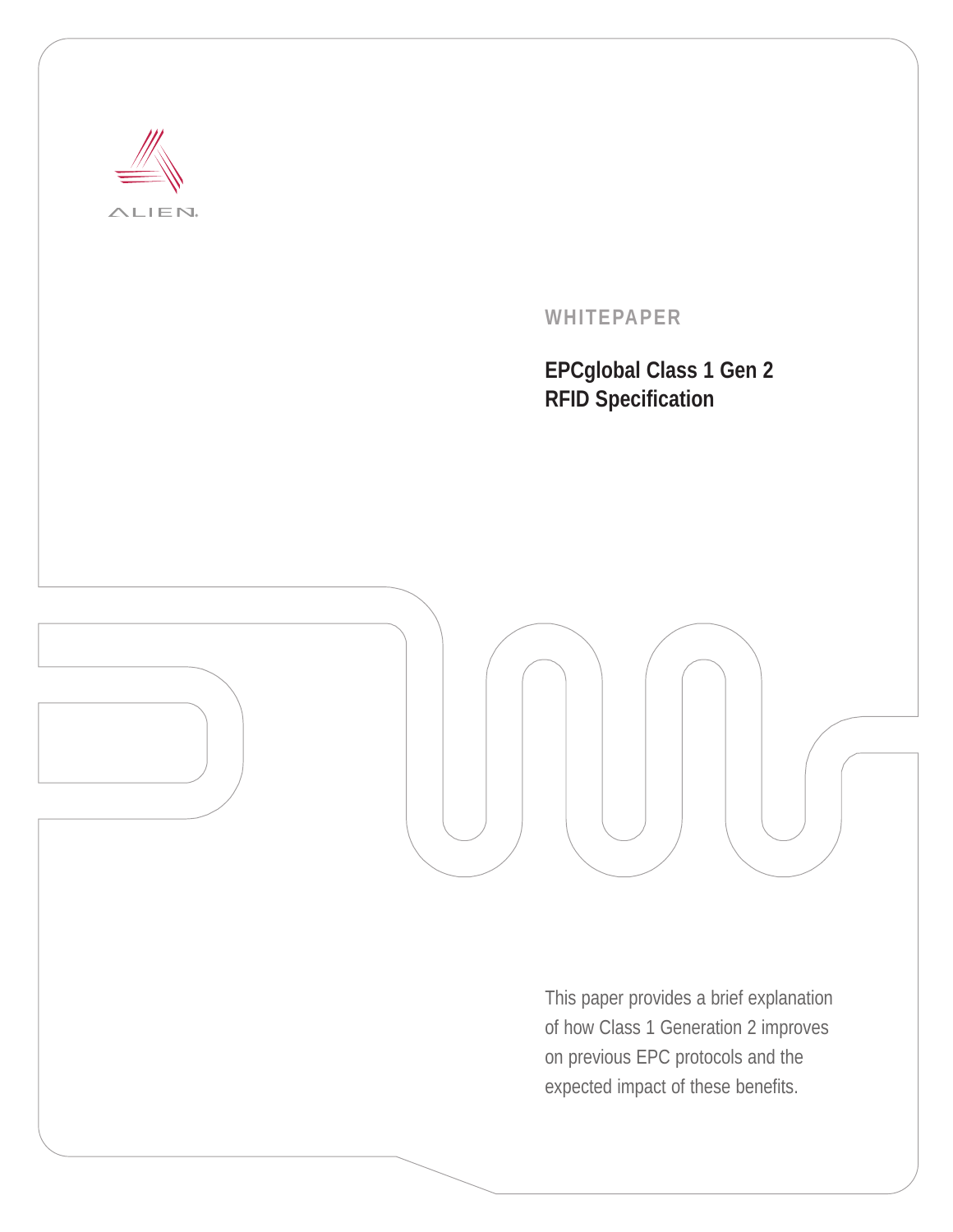# EPCglobal Class 1 Gen 2 RFID Specification

Approved by EPCglobal in December 2004, the Class 1 Gen 2 air interface protocol provides a number of enhancements that will help solidify the adoption of RFID in the UHF band.

- **1.** It establishes a single UHF specification, where previously there were several, including EPC Class 1, EPC Class 0, and two from ISO.
- **2.** It is designed for worldwide deployment, addressing emerging UHF regulations in different regions.
- **3.** It leverages and improves on the best features of preceding UHF specifications, and anticipates a range of future applications and product extensions including higher-function sensor tags.

This paper provides a brief explanation of how Gen 2 improves on previous protocols and the expected impact of these benefits, which include:

- Faster, more flexible read and write speed
- Higher reliability in tag counting
- More robust performance of many readers in close proximity
- Enhanced security
- Extensibility to higher-function tags and systems

#### Faster, more flexible read speeds

Like people talking in a noisy room, RFID tags and readers can talk fast, and will understand each other in close proximity or in a quiet spot, or they can talk slower, and be understood with more background noise and at greater distance.

First-generation RFID systems generally operate at a single communication speed, appropriate for "typical" conditions. As a result these systems perform well in most applications, providing satisfactory speed and adequate noise robustness.

Class 1 Gen 2 provides four different communication speeds, to provide more flexibility for different operating environments. Running at top speed, Gen 2 systems have the theoretical potential to read over 1,000 tags per second in applications which are wellinsulated from RF noise, but also have the option to slow down in noisy conditions and still read 100 or more tags per second with high reliability.

This flexibility is expected to have the biggest impact in regions operating under stringent regulatory limits, particularly Europe and Asian countries considering approaches derived from European regulations. In these regions, the read speed of Gen 2 is expected to be up to twice as fast as Gen 1, with maximum system read rates of up to 500 per second depending on the operational environment.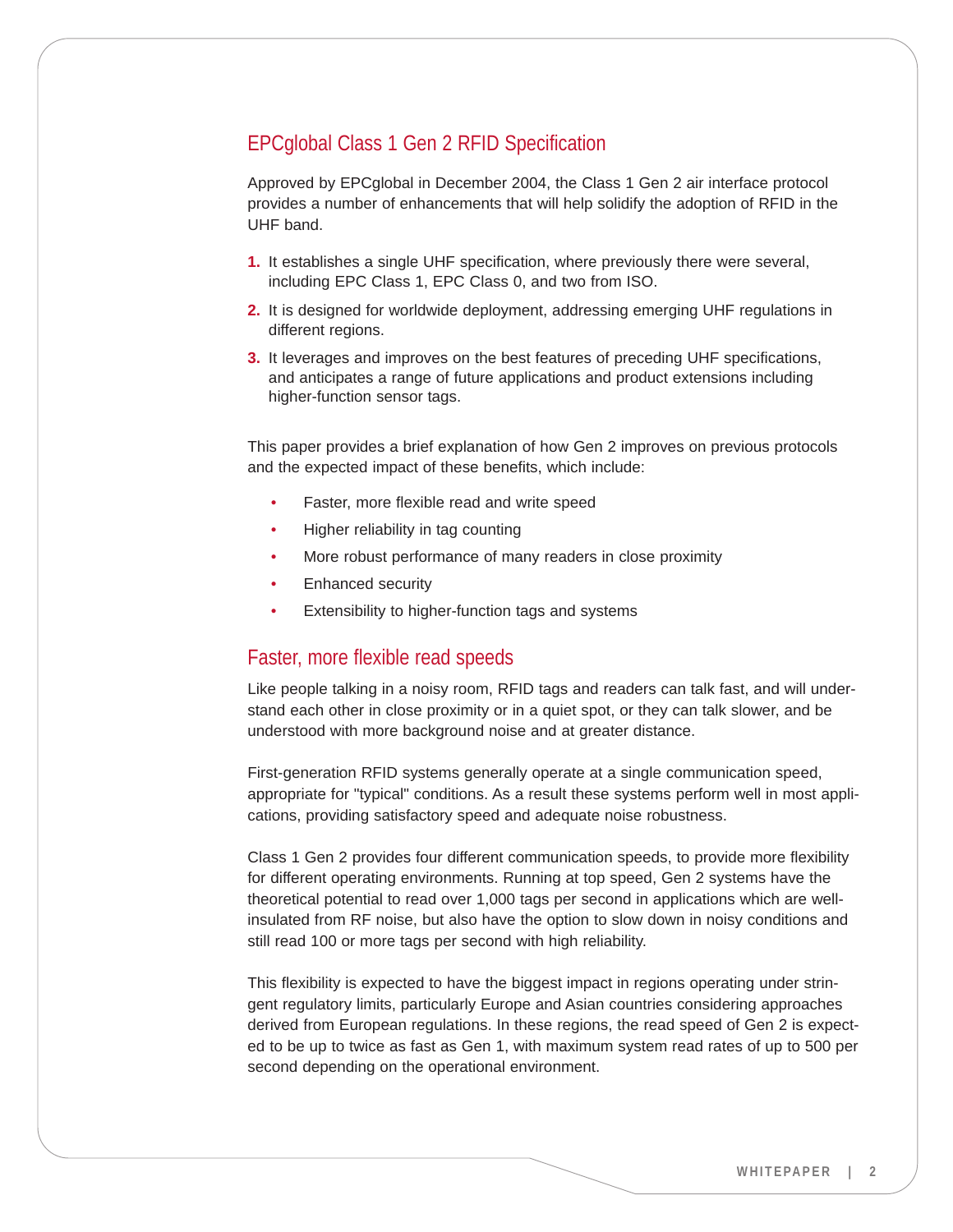In applications where the faster Gen 2 communication modes can be used, users should expect to see enhanced system performance and read robustness.

In addition to variable read speeds, Gen 2 sets aggressive targets for the speed at which tags can be programmed. EPC Gen 2 dictates that tags be writeable at a minimum rate of about 5 per second, and sets a target of 30 per second. Hitting this target would allow RFID tag integration and programming on most high-speed assembly and packaging lines.

## Robust tag counting – the "Q" protocol and "symmetry"

RFID tags at the outer edge of a reader's range experience only brief and intermittent moments of power from the reader, and are therefore difficult to read reliably. In its "Q" protocol and the use of symmetric persistent states, Gen 2 builds on several principles proven effective in Gen 1 systems to address this challenge.

The "Q" protocol uses short, simple query/ acknowledgement interchanges between readers and tags, so that a tag experiencing only brief moments of power can be read. Implementing "Q", a reader issues a query and each tag responds with a randomly generated number. The reader then issues an acknowledgement that includes a single tag's random number, which prompts that tag to send its ID. This process continues until all tags in the reader's field have been counted. By using random numbers generated by individual tags as the basis for sorting rather than EPC numbers, all tags can be identified uniquely even if the same EPC number is shared among many tags.

To further enhance efficiency and speed, the ability to "quiet" tags after they have been read helps focus a reader's efforts on getting the most difficult-to-read tags at the edge of the field or on an RF-absorptive material. Users familiar with the Class 1 Gen 1 protocol understand how it puts tags to "sleep" after they have been read. With the easy-toread tags quieted, the reader can focus on only the more challenging tags in the field that haven't yet been counted. To begin a new count or sort, the reader issues a wakeup or activation command, to ensure that all tags will be awake and ready to be read. In practice, Class 1 Gen 1 readers repeat multiple wake-up, sort, sleep cycles to ensure that all tags in a field have been awakened and read in order to complete an inventory.

Gen 2 refines this process by introducing a dual-state, symmetric inventory scheme, which enables a new count to start without tags needing to hear and react to a wake-up command. This both speeds the counting process and helps make sure all tags are counted. Under this approach, a tag changes its state each time it is read. As the reader counts each tag in the "A" state, those tags move automatically to the "B" state. And as each B tag is counted, its state changes back to A. Much like the repeated wake-sleep cycles deployed under Gen 1, a Gen 2 reader repeats counts of A and B tags until all tags in the field have been identified.

Gen 2's combination of "Q" and "symmetry" are expected to deliver improved read robustness in many applications.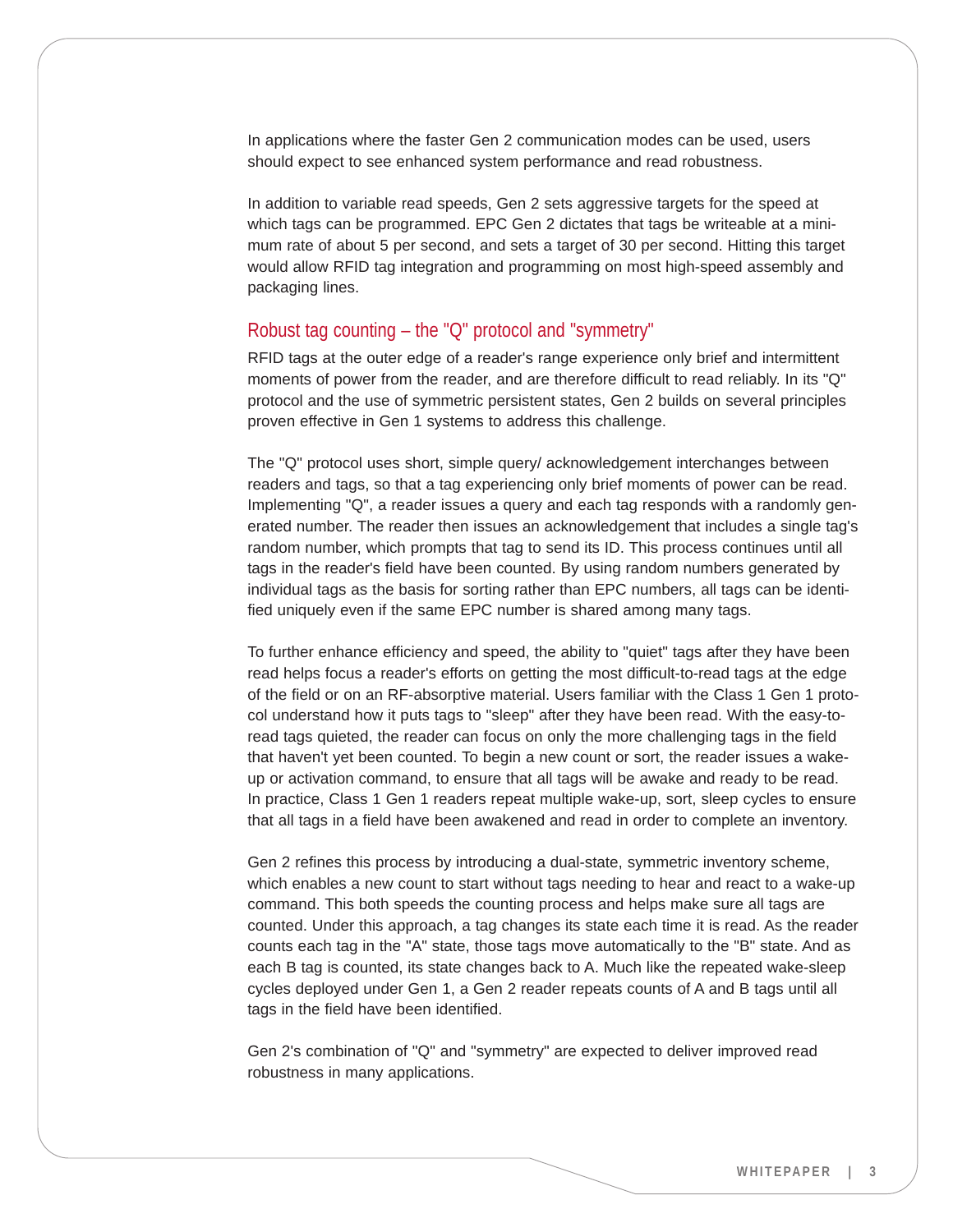#### Mitigating reader interference – dense reader operation

In terms of RF power transmitted, RFID readers "shout" their commands to tags, and in doing so provide enough energy to the tags that they can "whisper" back their response. Too many readers operating in close proximity and shouting at the same time can drown out the whispered responses of the tags.

Existing Generation 1 systems use conventional approaches to enable multiple readers to operate in close proximity. In the U.S., the wide UHF bandwidth allowed by the FCC combined with frequency hopping provides a good solution, and one that is also "friendly" to other radio devices sharing that UHF bandwidth. In Europe, the frequency bandwidth available for RFID is relatively narrow, and tight regulations govern the use of the UHF spectrum. The operation of multiple readers is possible under these restrictions, but readers are required to "listen before talk" – that is, they need to determine that a channel is not already in use before they start communicating on that channel. This severely limits system performance for some applications.

Gen 2 seeks to improve "dense-reader" operation in several ways. First, it is designed to use available RF bandwidth as efficiently as possible. The baseline RF signaling approach is relatively quiet, particularly compared to some preceding protocols such as EPC Class 0, and the Q protocol sorts tags not only quickly but with minimal data exchange required between the reader and tag.

Second, Gen 2 introduces a new radio signaling mode that can isolate tag responses into a side channel where they can be better heard. Specifically, "Miller sub-carrier" rates allow the reader to specify side channels of varying widths, according to the overall environmental noise conditions. The narrower the side channels, the easier it is for the reader to focus in on what the tags are saying. Gen 2 also provides for an "FM0" signaling mode that can enable faster reads than the Miller sub-carriers. This mode is relatively susceptible to RF noise; users should expect that noisy conveyors, electric equipment, or even fluorescent lights may create enough interference to challenge use of this mode.

Third, Gen 2 calls for three modes of reader operation: single reader, multi-reader and dense-reader. Under the dense reader mode, reader transmissions are segregated into distinct RF channels offset from the response channels of tags to keep tag transmissions from colliding with reader transmissions. In Europe, for example, readers would be confined to even-numbered channels and tags to odd-numbered channels.

Finally, Gen 2 ensures accurate reads in noisy conditions by implementing a similar data verification approach as Class 1 Gen 1, thereby ensuring the "ghost read" problems experienced with Class 0 Gen 1 systems are avoided. In addition to verifying read data, Gen 2 adds a feature that confirms when tags have been written correctly.

Using some or all of these Gen 2 features, users will be able to develop tailored solutions for their applications, even ones requiring many readers operating in very close proximity.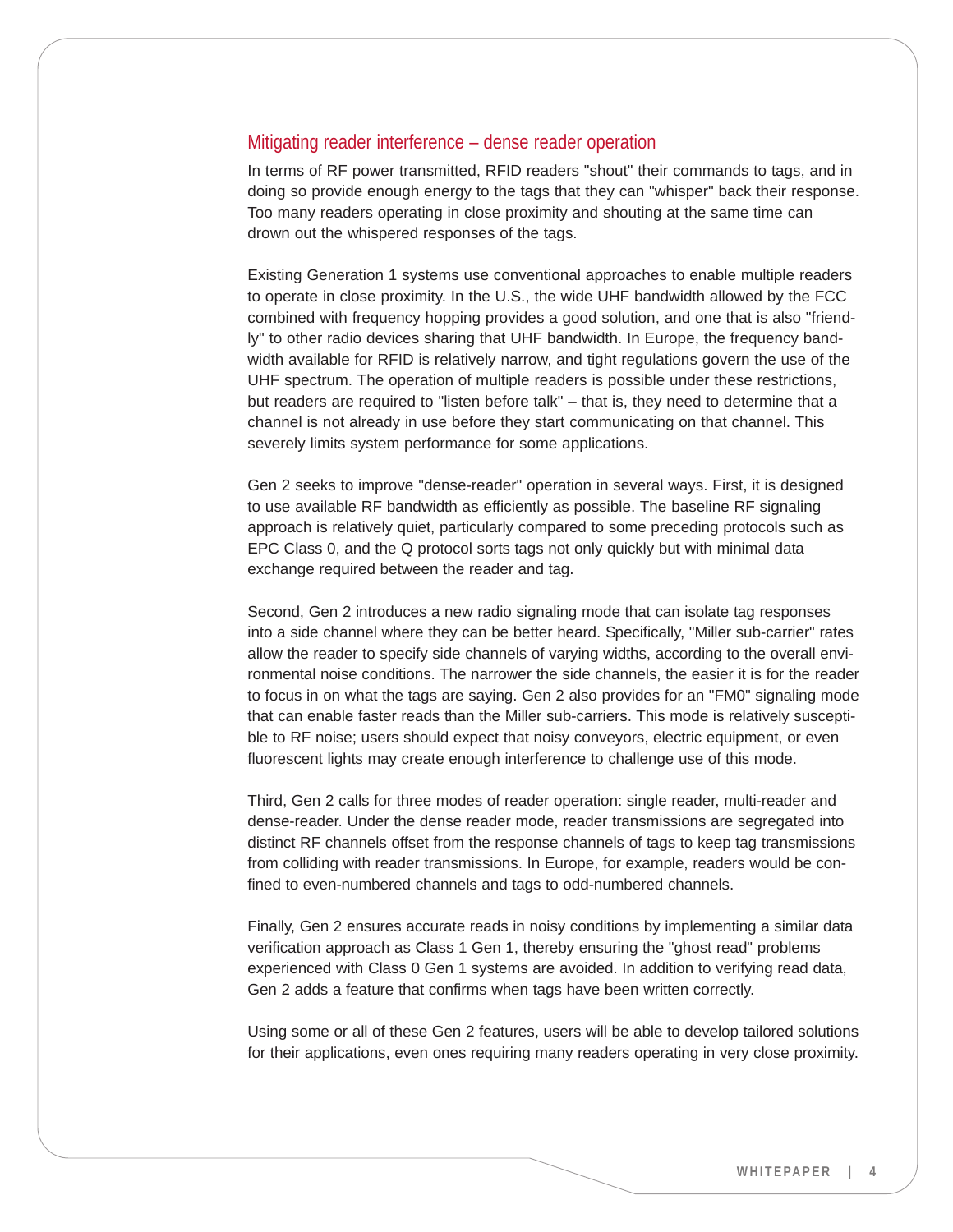# Parallel counting, by multiple readers – reader "Sessions"

Gen 2 also anticipates situations where there are several readers simultaneously communicating with the same tag – this is a variation of the dense reader challenge. Under the dual-state symmetric tag sort approach outlined above, there is a risk that one reader will change a tag's state in the middle of another nearby reader's inventory cycle, thereby causing the second reader to miss the tag. In many situations, this is not a problem; application software often needs to know only that an item has been read by one of several readers on a store receiving dock, for example; which particular device read the tag is not important. For applications that depend on knowing which specific reader has read a tag – e.g., store shelves, warehouse putaway locations – Gen 2 provides a solution.

Using "sessions" it is possible for a single tag to communicate with two or more readers in parallel. Readers can be assigned to use any one of four logical sessions for reads. In a warehouse, for example, readers at alternating dock doors could use different sessions to avoid interfering with each other's transactions. Mobile readers, such as handhelds and forklifts, could be assigned to a third session. An outside vendors' hardware might be assigned the fourth session. This way, up to four separate identifications of the same tag can be undertaken simultaneously without interference – and without having to wait for any one reader to complete its sort. The monitoring and allocation of sessions can be managed via readers or via a central control point.

As readers and applications proliferate, this interleaving functionality will likely become increasingly important.

### Enhanced security and privacy

With some incremental expense for additional memory to the tag, Gen 2 takes a more traditional approach to security than Gen 1 protocols by using 32-bit passwords. These passwords can be used for activating kill commands to permanently shut down tags, as well as for accessing and relocking a tag's memory.

For protection against eavesdropping on tag reading by unauthorized devices, the Q protocol never requires the communication of an entire tag ID over the air. Even if a receiver is positioned to listen to a reader's communication with a tag population, the signals are so scrambled it is virtually impossible to determine the EPC numbers.

Gen 2 also introduces handle-based commands for securely interacting with tags. When a tag is inventoried, it can randomly generate a 16-bit number, or "handle", which can be used by a reader to enhance the security of read, write, and erase commands.

## Extensibility to higher-function systems

Building on the original specification framework started at the Auto-ID Center, the Class 1 Gen 2 specification anticipates and plans for higher-function systems. Class 2 systems add larger memory tags, higher levels of read-write functionality, and potentially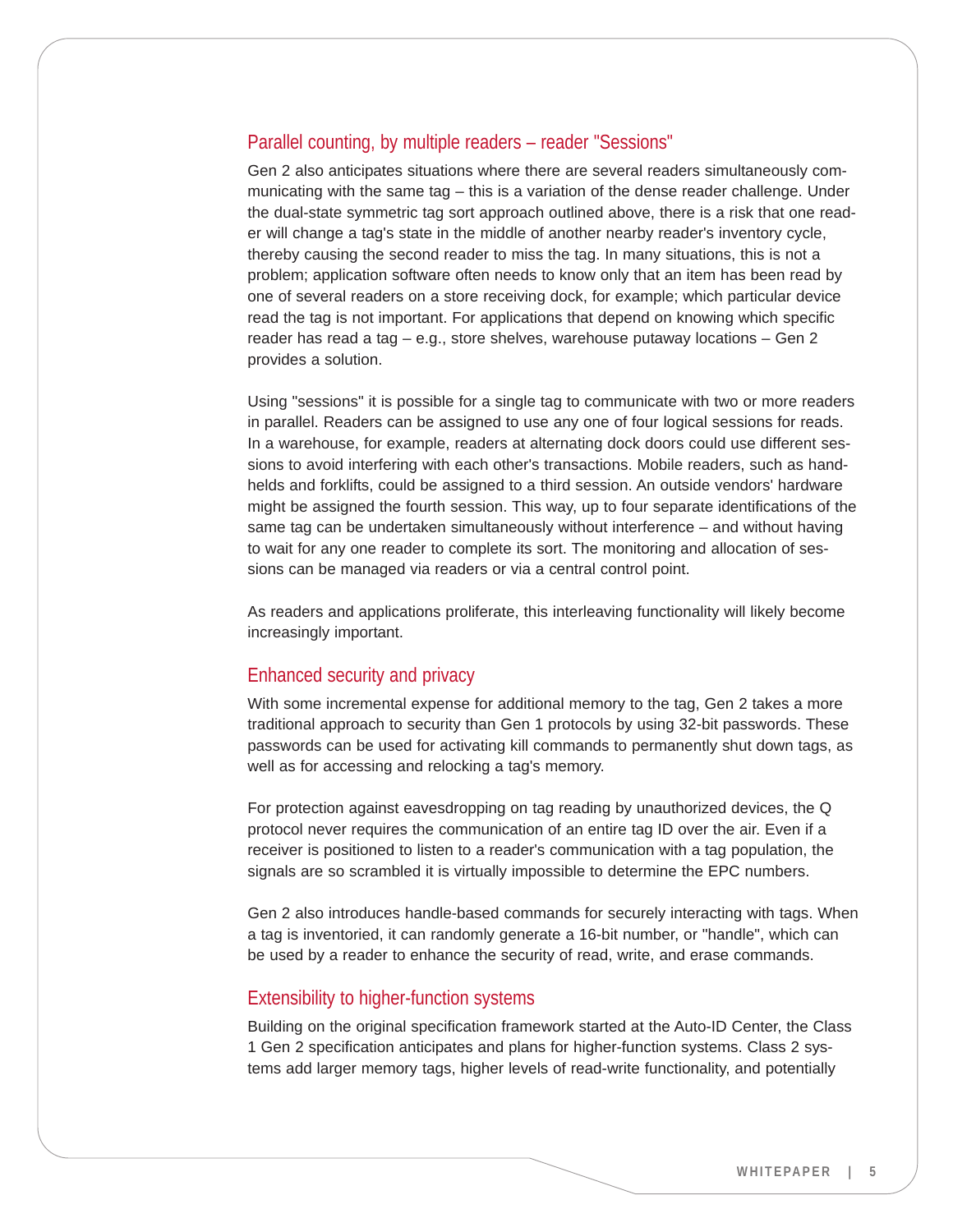higher security. Class 3 systems include a battery on the tag for longer read ranges and to support the ability of the tag to communicate sensor-based data such as temperature, pressure, shock, and many other types of sensors. Tags of all these Classes will be readable by EPC readers, making it possible to create more and more powerful functionality in supply chain and other applications.

| Comparison of EPC Class 1 Gen 2 and Class 1 Gen 1 Features & Performance |  |  |  |
|--------------------------------------------------------------------------|--|--|--|
|--------------------------------------------------------------------------|--|--|--|

| <b>FEATURE</b>                                                                                               | <b>CLASS 1 GEN 2</b>                                                                                                                                                                                                                                 | <b>CLASS 1 GEN 1</b>                                           |
|--------------------------------------------------------------------------------------------------------------|------------------------------------------------------------------------------------------------------------------------------------------------------------------------------------------------------------------------------------------------------|----------------------------------------------------------------|
| Read speed<br>(Reads per sec running sort<br>protocol; field performance highly<br>dependent on application) | • Up to 880 (US FCC)<br>• Up to 450 (EU ETSI)<br>• Speed adaptable to<br>RF noise in environment                                                                                                                                                     | $\cdot$ Up to 230 (US FCC)<br>• Up to 115 (EU ETSI)            |
| Write speed (for 96-bit EPC)                                                                                 | • 5 tags per second minimum<br>• Rewriteable many times                                                                                                                                                                                              | • 3 tags per second<br>• Rewriteable many times                |
| Tag sorting protocol                                                                                         | • "Q" protocol: a random<br>number algorithm with 2<br>persistent symmetric states<br>(enables counting of multiple<br>tags with same EPC, and<br>on-the-fly adaptation to size<br>of tag population)                                                | • Binary tree algorithm with<br>persistent sleep/wake states   |
| Tag data verification                                                                                        | • 16-bit CRC for reads and<br>writes                                                                                                                                                                                                                 | • 16-bit CRC for reads                                         |
| Multiple reader operation                                                                                    | • Frequency hopping (US FCC)<br>• Listen-before-talk (EU CEPT)<br>Dense reader modes<br>(channelization, variable<br>subcarrier modulation)<br>· Four reader "sessions",<br>allowing parallel communica-<br>tion by multiple readers<br>with one tag | • Frequency hopping (US FCC)<br>• Listen-before-talk (EU CEPT) |
| Security                                                                                                     | • 32-bit lock and kill passwords<br>• Option for "handle"-based<br>communication                                                                                                                                                                     | • 8-bit kill password, with lockout<br>after incorrect queries |
| Extensibility                                                                                                | • Up to 512 bit item ID<br>• Unlimited user memory<br>• Anticipates Class 2 & 3<br>systems                                                                                                                                                           | • Up to 96 bit item ID                                         |